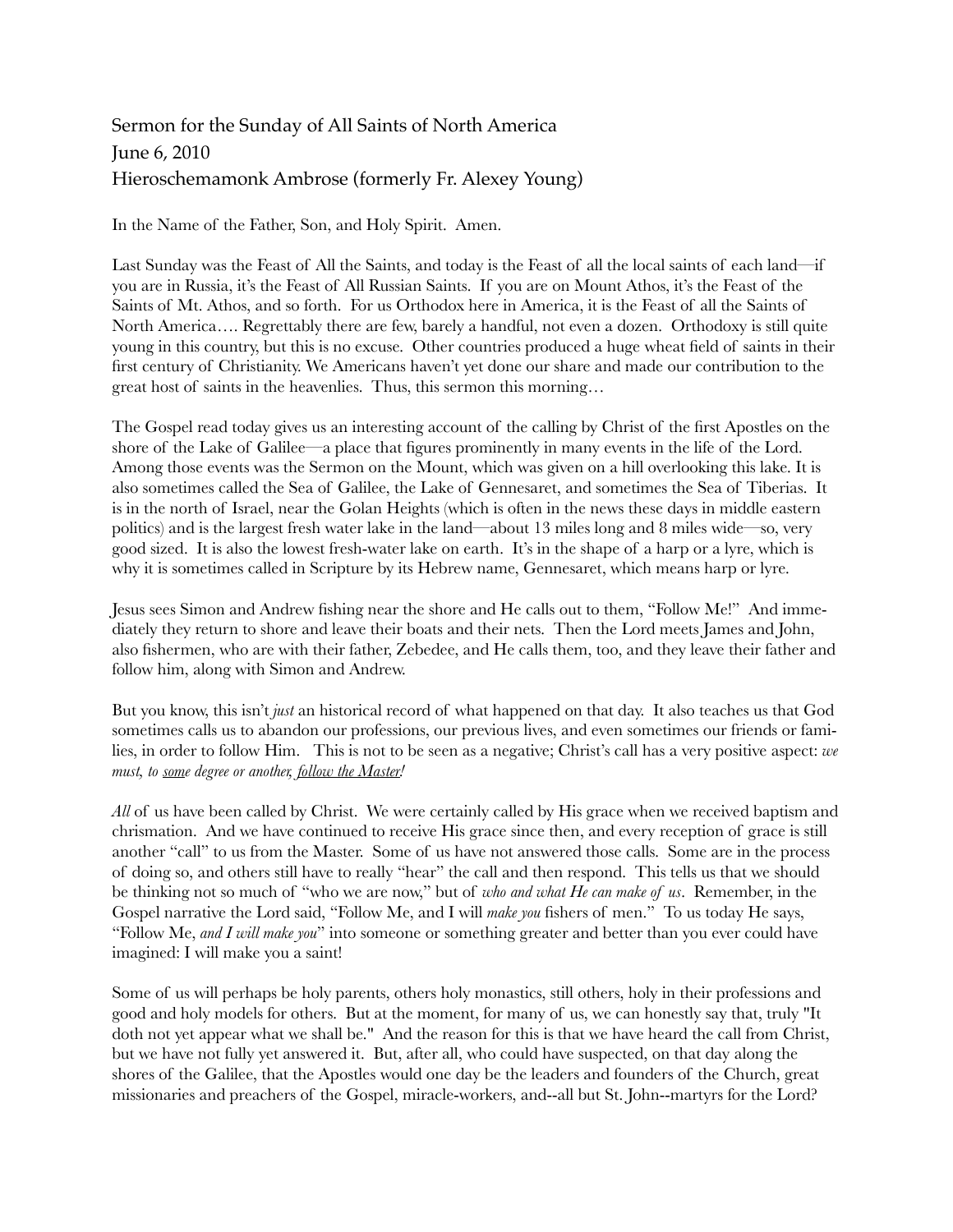They didn't suspect any such destiny on the day they were called, nor did their families and friends; the Lord knew, but they didn't.

In a similar way, we don't know what the Lord will make of us, either, if we finally, really, and completely yield ourselves up to Him. For us, today, our future is a mystery, still an unopened book. But *I* think it's time to *open* that book and turn to the first page of the first chapter! Sometimes we feel discouraged about ourselves. I know I do. But this is because we are not looking at what Jesus can make of us if we will only *cooperate* with Him. We see our weaknesses, our laziness, our faults, and we think that that's all there is. But the Lord Himself is looking at us, and He sees not the wretches that we are today, but *what we can be*! And this should encourage us in our moments of feeling like failures. As Scripture tells us, "He raiseth up the poor out of the dust, and lifteth up the beggar from the dunghill, to set them among princes." (I Sam. 2:8)

Think of what the Lord made out of the initial chaos of creation! If He could order the entire cosmos from what scientists call a "big bang" and bring all that we know and see and touch and feel and experience into existence in an instant, what can he not do with us, "beggars on a dunghill" or, in some cases, we are not the beggars, we are the "dunghill" itself? So just think of it! And think of what must have happened when He said, at the beginning, "Let there be light, and there was light." Can we even conceive of what that all meant, what that was about? Cannot the same ineffable Being fill *us* little beings with light, too, and banish our inner darkness? After all, as St. John teaches us at the beginning of his Gospel, "He *is* that light that came into the world."

How we may have started our lives—our parents, our siblings, our childhood, our education, our young adult lives, and so forth—is not necessarily how we are supposed to finish out our lives. A  $19<sup>th</sup>$  century preacher put it very well when he said, "We are like the fishes, making sin to be our element; and the good Lord comes, and with the gospel net He takes us, and he delivers us from the life and love of sin. But He has not wrought for us all that He can do, nor all that we should wish Him to do, when He has done this."

He has much more in mind for us. Oh, not worldly riches, and not a yacht or the other things men pine and struggle and rob for. No, contrary to those who preach the "prosperity Gospel," Christ has none of this in mind for us. Not earthly riches, but spiritual and heavenly riches, are what He promises once He takes us, His fish, out of the sea of sinfulness.

We today can barely imagine what shocking tempests are coming to this world, to this very country. We are being warned even now by sober and responsible sociologists and economists all over the place that great social unrest and upheaval is nearby. It may even lead to the collapse of our nation and the breakup of our society. All of the elements to bring this about are now in place and just waiting for the right trigger.

Therefore, Christ is not calling us to continue to be "fish" in the sea of sin, but, rather, to *fishermen of souls*, just as He called the Apostles and Disciples. This is to be our main work. This is our calling. And this means that however small and meager is the little flame or spark that you or I carry in our souls, we must bring it out from under the bushel and fan and feed it and set it on a candle stand, as the Lord Himself instructs us in the New Testament. This is what all of those who have been saved, all of those whom we number among the ranks of the saints, both known and unknown, have done—or, rather, what they have allowed Christ to do with them in their lives. The small little glowworms that the saints started out as, became, in the hands of Christ, flaming torches to light up the darkness of the surrounding night of their times. And we must do the same. As St. Seraphim of Sarov said "Acquire the spirit of peace [that is, the Holy Spirit] and thousands around you will be saved." That's all. That's it. One doesn't have to become